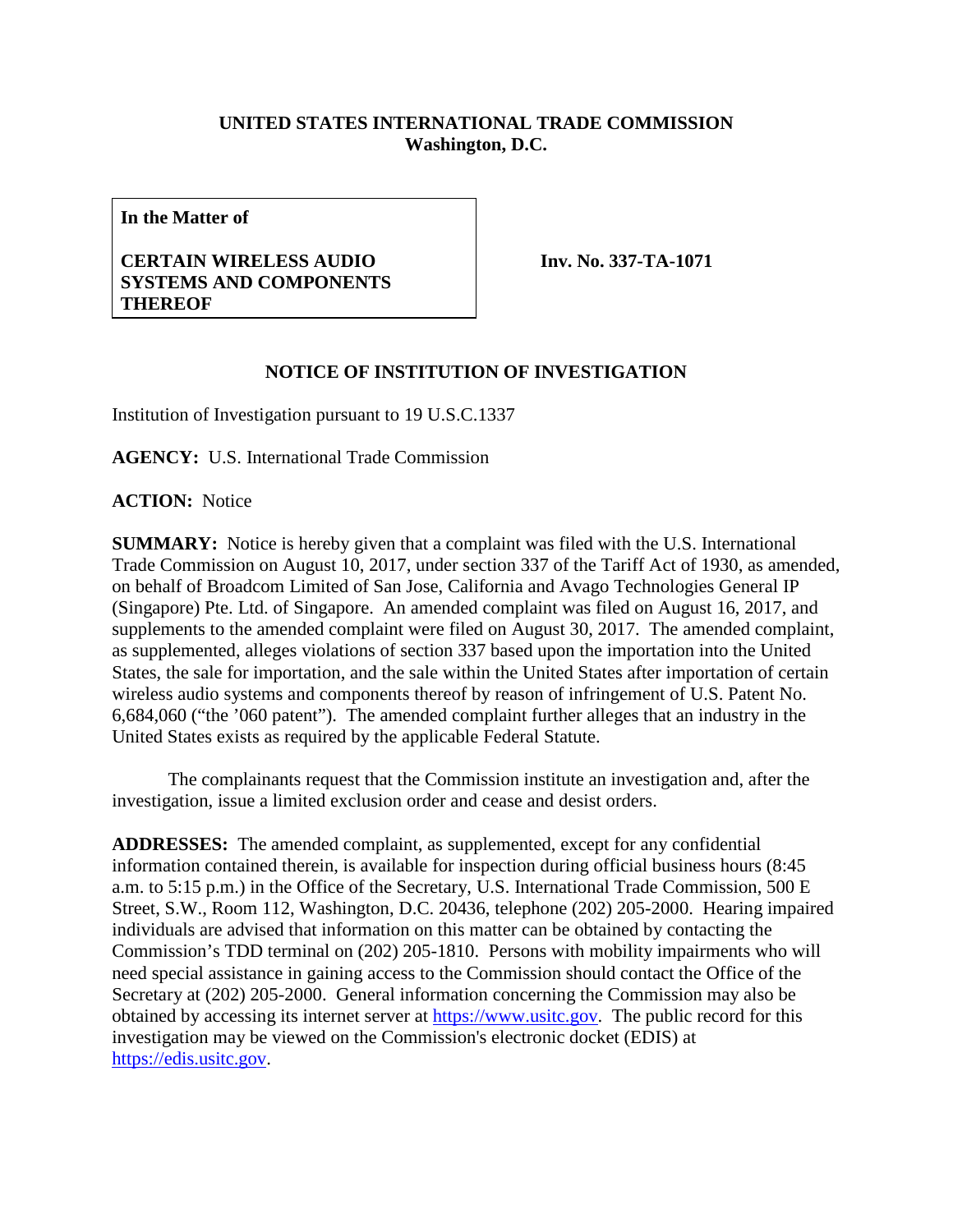**FOR FURTHER INFORMATION CONTACT:** Pathenia M. Proctor, The Office of Unfair Import Investigations, U.S. International Trade Commission, telephone (202) 205-2560.

## **SUPPLEMENTARY INFORMATION:**

**AUTHORITY:** The authority for institution of this investigation is contained in section 337 of the Tariff Act of 1930, as amended, 19 U.S.C. 1337 and in section 210.10 of the Commission's Rules of Practice and Procedure, 19 C.F.R. 210.10 (2017).

**SCOPE OF INVESTIGATION:** Having considered the amended complaint, the U.S. International Trade Commission, on September 8, 2017, **ORDERED THAT** –

(1) Pursuant to subsection (b) of section 337 of the Tariff Act of 1930, as amended, an investigation be instituted to determine whether there is a violation of subsection  $(a)(1)(B)$  of section 337 in the importation into the United States, the sale for importation, or the sale within the United States after importation of certain wireless audio systems and components thereof by reason of infringement of claim 20 of the '060 patent; and whether an industry in the United States exists as required by subsection (a)(2) of section 337;

(2) For the purpose of the investigation so instituted, the following are hereby named as parties upon which this notice of investigation shall be served:

(a) The complainants are:

Broadcom Limited 1320 Ridder Park Drive San Jose, CA 95131

Avago Technologies General IP (Singapore) Pte. Ltd. 1 Yinshun Avenue 7 Singapore, 768923

(b) The respondents are the following entities alleged to be in violation of section 337, and are the parties upon which the amended complaint is to be served:

> DTS, Inc. 5220 Las Virgenes Road Calabasas, CA 91302

> Phorus, Inc. 5220 Las Virgenes Road Calabasas, CA 91302

MartinLogan, Ltd. 2101 Delaware Street Lawrence, KS 66046-3149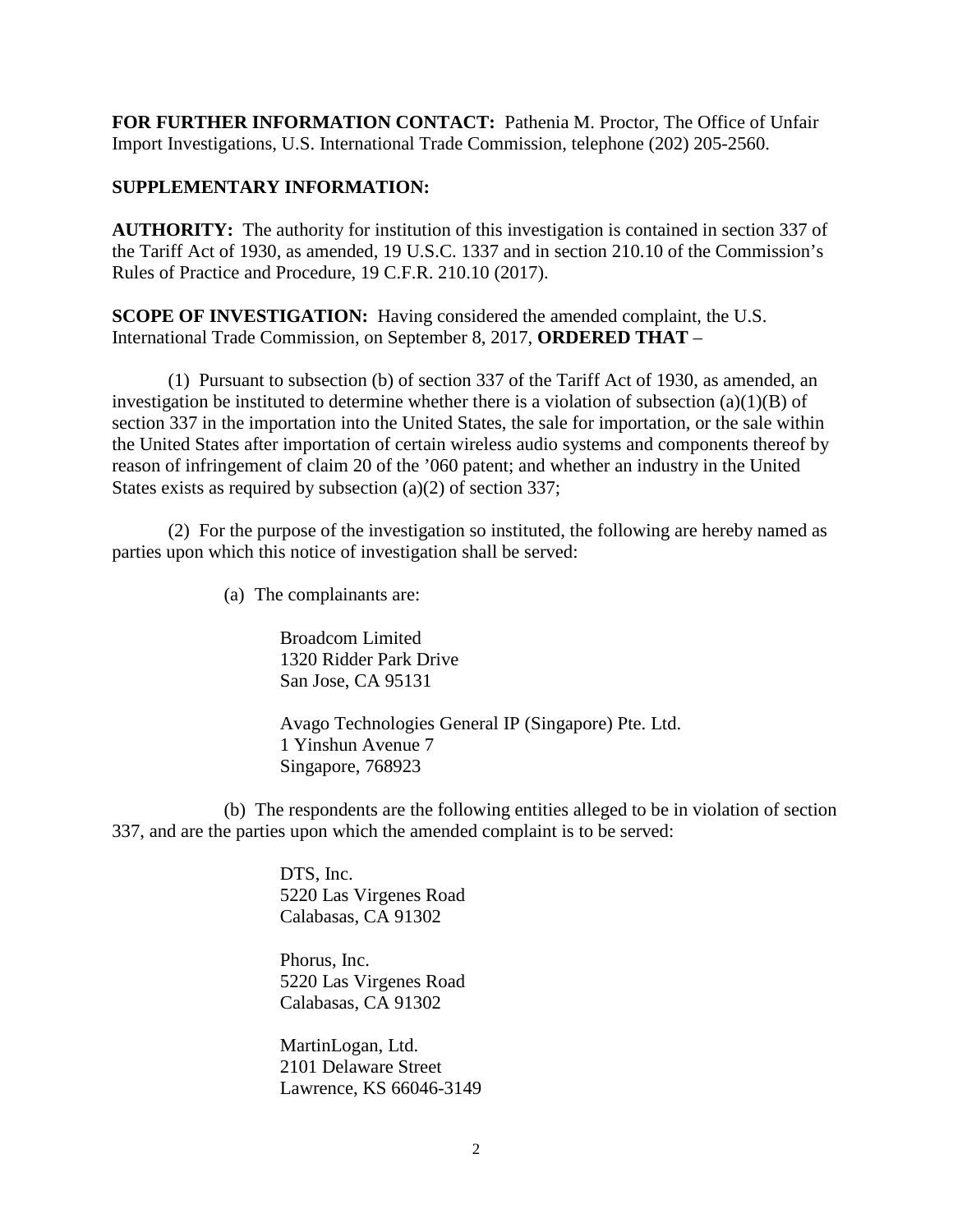Paradigm Electronics Inc. 205 Annagem Boulevard Mississauga, ON L5T 2V1 Canada

Anthem Electronics, Inc. 205 Annagem Boulevard Mississauga, ON L5T 2V1 Canada

Wren Sound Systems, LLC 169 Gateshead Way Phoenixville, PA 19460

McIntosh Laboratory, Inc. 2 Chambers Street Binghamton, NY 13903-2699

Definitive Technology 11433 Cronridge Drive, Suite K Owings Mills, MD 21117

Polk Audio Inc. 1 Viper Way Vista, CA 92081

(c) The Office of Unfair Import Investigations, U.S. International Trade Commission, 500 E Street, S.W., Suite 401, Washington, D.C. 20436; and

(3) For the investigation so instituted, the Chief Administrative Law Judge, U.S. International Trade Commission, shall designate the presiding Administrative Law Judge.

Responses to the amended complaint and the notice of investigation must be submitted by the named respondents in accordance with section 210.13 of the Commission's Rules of Practice and Procedure, 19 C.F.R. 210.13. Pursuant to 19 C.F.R. 201.16(e) and 210.13(a), such responses will be considered by the Commission if received not later than 20 days after the date of service by the Commission of the amended complaint and the notice of investigation. Extensions of time for submitting responses to the amended complaint and the notice of investigation will not be granted unless good cause therefor is shown.

Failure of a respondent to file a timely response to each allegation in the amended complaint and in this notice may be deemed to constitute a waiver of the right to appear and contest the allegations of the amended complaint and this notice, and to authorize the administrative law judge and the Commission, without further notice to the respondent, to find the facts to be as alleged in the amended complaint and this notice and to enter an initial